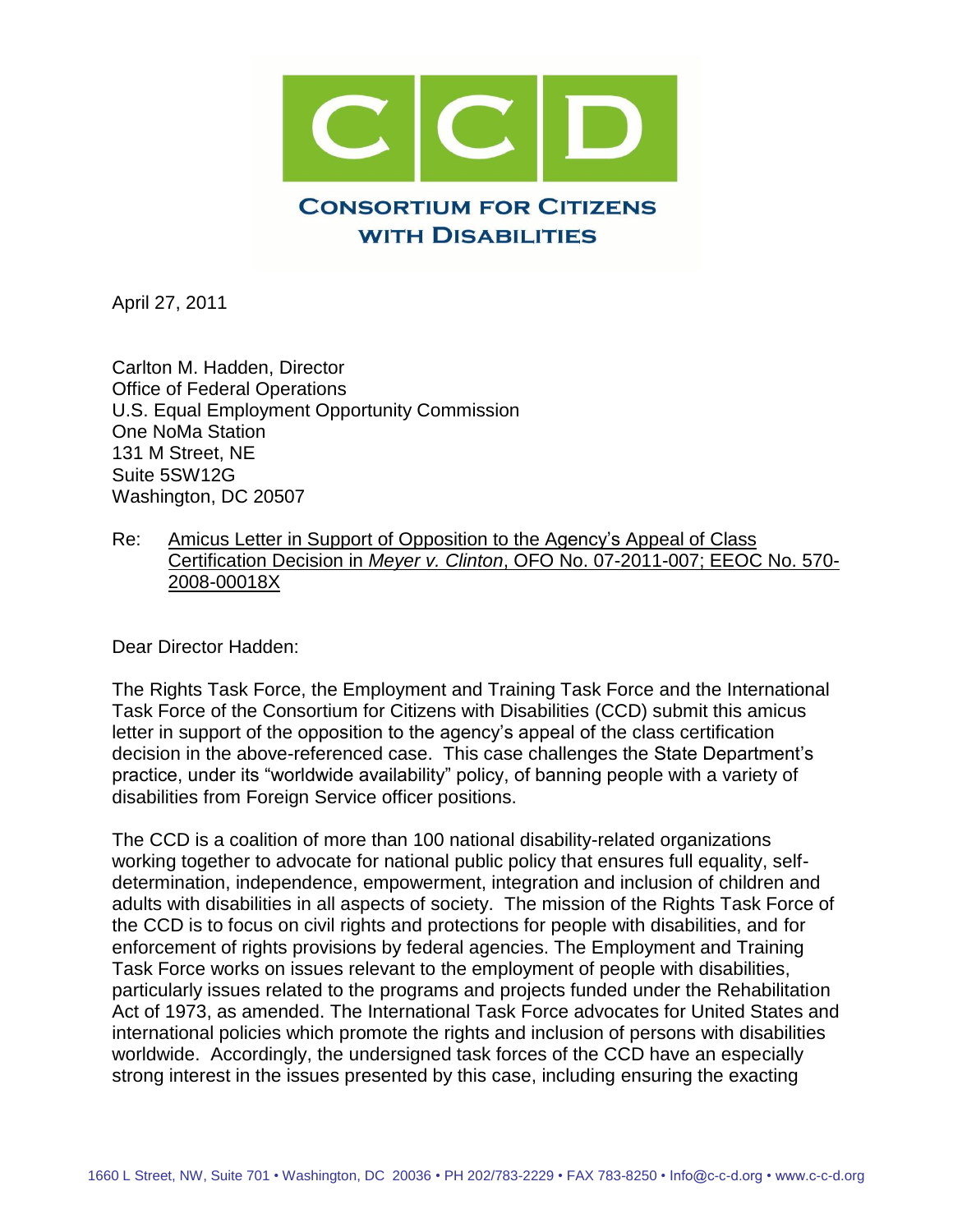implementation of federal employment policy that maximizes the employment opportunities for Americans with disabilities.

We urge the Commission to uphold certification of the proposed class in this case. The State Department's worldwide availability policy negatively affects hundreds of employees and job applicants, and needlessly deprives the country of the tremendous public service that could be provided by these outstanding job candidates. In urging this case go forward as a class action, we simply seek to advance the EEOC's rallying cry that "[t]he Federal Government shall be a model employer of individuals with disability." 29 CFR 1614.203(a).

Class complaint processing is appropriate because this case meets all of the criteria set forth by the Commission in 29 CFR 1614.204. In addition, this case focuses on a "broad pattern of workplace discrimination," which is exactly the type of case that the Commission targeted when adopting its current regulations for class complaint processing. As the Commission confirmed in 1999: "[c]lass actions play a particularly vital role in the enforcement of the equal employment laws. They are an essential mechanism for attacking broad patterns of workplace discrimination and providing relief to victims of discriminatory policies or systematic practices." 64 Fed. Reg. 37651 (1999).

The time has come to stop handling these challenges to a discriminatory policy piecemeal – and to address head-on the whole "worldwide availability requirement" as implemented.

Respectfully submitted,

CCD Rights Task Force Co-Chairs:

Mark Richert American Foundation for the Blind

Curt Decker National Disability Rights Network

CCD Employment and Training Task Force Co-Chairs:

Cheryl Bates-Harris National Disability Rights Network

Alicia Epstein NISH